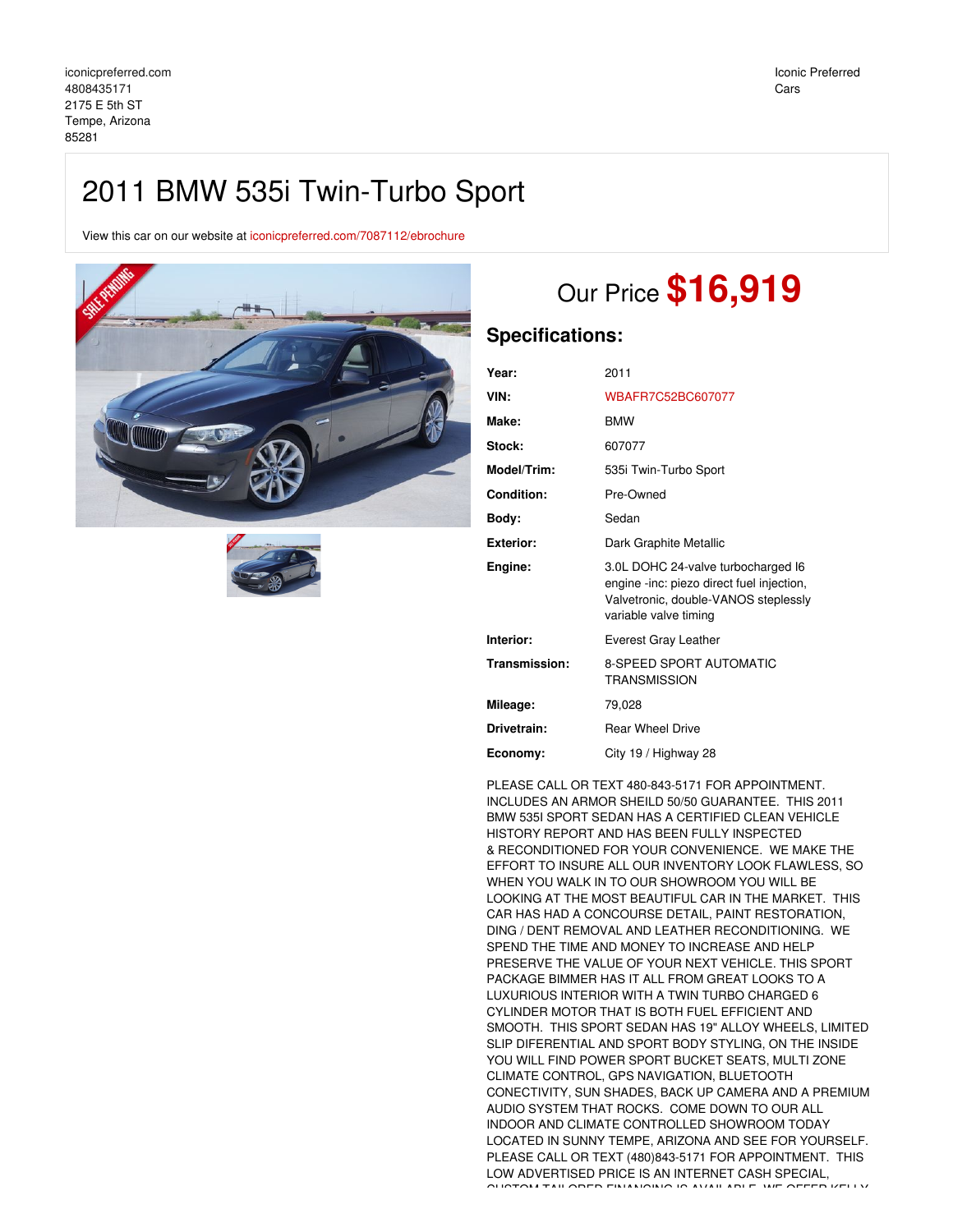CUSTOM TAILORED FINANCING IS AVAILABLE. WE OFFER KELLY BLUE BOOK FAIR TRADE-IN VALUE ON MOST TRADES, HONEST AND FRIENDLY STAFF, 3 MONTH 3,000 MILE GUARANTEE AND DISCOUNTED PARTS & SERVICE FOR ALL CUSTOMERS. ARE YOU TIRED OF LOOKING AT CARS OTHER DEALERS ADVERTISE AS PERFECT CONDITION AND COME TO FIND OUT THEY ARE NOT WHAT YOU EXPECTED? YOU NEED TO SEE THE INVENTORY AT ICONIC PREFERRED CARS. WE TAKE PRIDE IN STOCKING THE CLEANEST CARS AT COMPETITIVE PRICES. ICONIC PREFERRED CARS SERVING AZ FOR OVER 25 YEARS. "IF I WOULDN'T PARK IT IN MY OWN GARAGE, YOU BET YOU WON'T FIND IT AT MY DEALERSHIP". WWW.ICONICPREFERRED.COM, \*WHITE GLOVE DELIVERY IS SUBJECT TO A \$199.00 OR MORE FEE DEPENDENT ON DELIVERY

## 2011 BMW 535i Twin-Turbo Sport Iconic Preferred Cars - 4808435171 - View this car on our website a[ticonicpreferred.com/7087112/ebrochure](https://iconicpreferred.com/vehicle/7087112/2011-bmw-535i-twin-turbo-sport-tempe-arizona-85281/7087112/ebrochure)

DISTANCE.



2011 BMW 535i Twin-Turbo Sport Iconic Preferred Cars - 4808435171 - View this car on our website a[ticonicpreferred.com/7087112/ebrochure](https://iconicpreferred.com/vehicle/7087112/2011-bmw-535i-twin-turbo-sport-tempe-arizona-85281/7087112/ebrochure)



Power outlet in front passenger footwell, front center console storage compartment, rear center console, trunk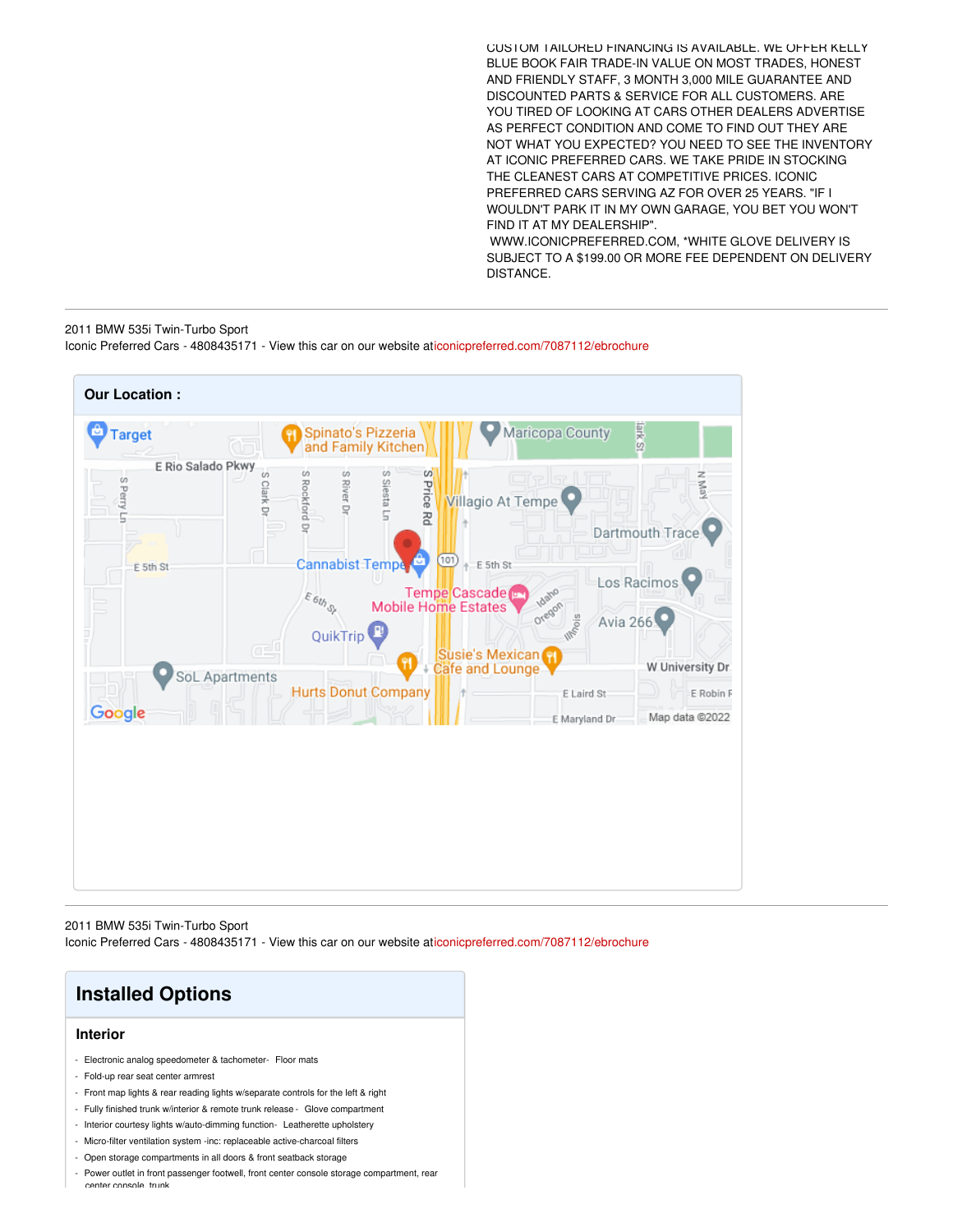#### center console, trunk

- Power tilt & telescopic steering wheel -inc: automatic tilt-up for easy entry & exit, steering wheel memory
- Power windows -inc: key-off & "one touch" up & down operation both front & rear, antitrapping feature, opening from remote, closing from exterior lock
- Rear window defroster
- Remote keyless entry security alarm system -inc: selective unlocking & double-lock feature (programmed at BMW center), remote trunk opening, interior motion detector, panic feature, engine immobilizer
- Service interval indicator & expanded check control vehicle monitor system
- Vehicle & key memory
- iDrive system -inc: on-board computer, controller, (8) programmable memory buttons
- Dynamic cruise control
- Dual-zone automatic climate control -inc: separate left/right temperature & air distribution controls, automatic air recirculation
- Dual front sun visors w/illuminated mirrors Dual cupholders in front & rear
- Dark wood interior trim
- Condition-based service display w/additional functions accessible through iDrive system
- Anti-theft alarm system -inc: keyhead remote operation, interior motion detector
- Additional 12-V pwr sockets (Start of production 9-1-10)
- 3-spoke leather-wrapped multi-function steering wheel -inc: controls for audio system, cruise control, Bluetooth wireless communication for hands-free mobile phone
- 10-way power-adjustable front bucket seats -inc: dual 4-way lumbar support, driver seat memory

## **Exterior**

- Xenon headlights -inc: dynamic auto-leveling, LED corona headlight-rings, cornering lights
- Rain-sensing windshield wipers w/adjustable speed
- Power adjustable heated folding body-color sideview mirrors -inc: mirror memory, automatic tilt-down of passenger side mirror (when car is shifted into reverse gear)
- Front foglights- Automatic headlight on/off control- Adaptive headlight control
- Adaptive brake lights
- 2-way pwr moonroof -inc: remote expanded "one-touch" operation, anti-trapping feature, sliding interior sunshade
- 18" x 8.0" radial-spoke light alloy wheels (style 237) -inc: P245/45R18 run-flat all-season tires

## **Safety**

- Electronic analog speedometer & tachometer- Floor mats
- Fold-up rear seat center armrest
- Front map lights & rear reading lights w/separate controls for the left & right
- Fully finished trunk w/interior & remote trunk release Glove compartment
- Interior courtesy lights w/auto-dimming function- Leatherette upholstery
- Micro-filter ventilation system -inc: replaceable active-charcoal filters
- Open storage compartments in all doors & front seatback storage
- Power outlet in front passenger footwell, front center console storage compartment, rear center console, trunk
- Power tilt & telescopic steering wheel -inc: automatic tilt-up for easy entry & exit, steering wheel memory
- Power windows -inc: key-off & "one touch" up & down operation both front & rear, antitrapping feature, opening from remote, closing from exterior lock
- Rear window defroster
- Remote keyless entry security alarm system -inc: selective unlocking & double-lock feature (programmed at BMW center), remote trunk opening, interior motion detector, panic feature, engine immobilizer
- Service interval indicator & expanded check control vehicle monitor system
- Vehicle & key memory
- iDrive system -inc: on-board computer, controller, (8) programmable memory buttons
- Dynamic cruise control
- Dual-zone automatic climate control -inc: separate left/right temperature & air distribution controls, automatic air recirculation
- Dual front sun visors w/illuminated mirrors Dual cupholders in front & rear
- Dark wood interior trim
- Condition-based service display w/additional functions accessible through iDrive system
- Anti-theft alarm system -inc: keyhead remote operation, interior motion detector
- Additional 12-V pwr sockets (Start of production 9-1-10)
- 3-spoke leather-wrapped multi-function steering wheel -inc: controls for audio system, cruise control, Bluetooth wireless communication for hands-free mobile phone
- 10-way power-adjustable front bucket seats -inc: dual 4-way lumbar support, driver seat memory

### **Mechanical**

- 3.0L DOHC 24-valve turbocharged I6 engine -inc: piezo direct fuel injection, Valvetronic, double-VANOS steplessly variable valve timing
	- 6-speed manual transmission- Brake energy regeneration system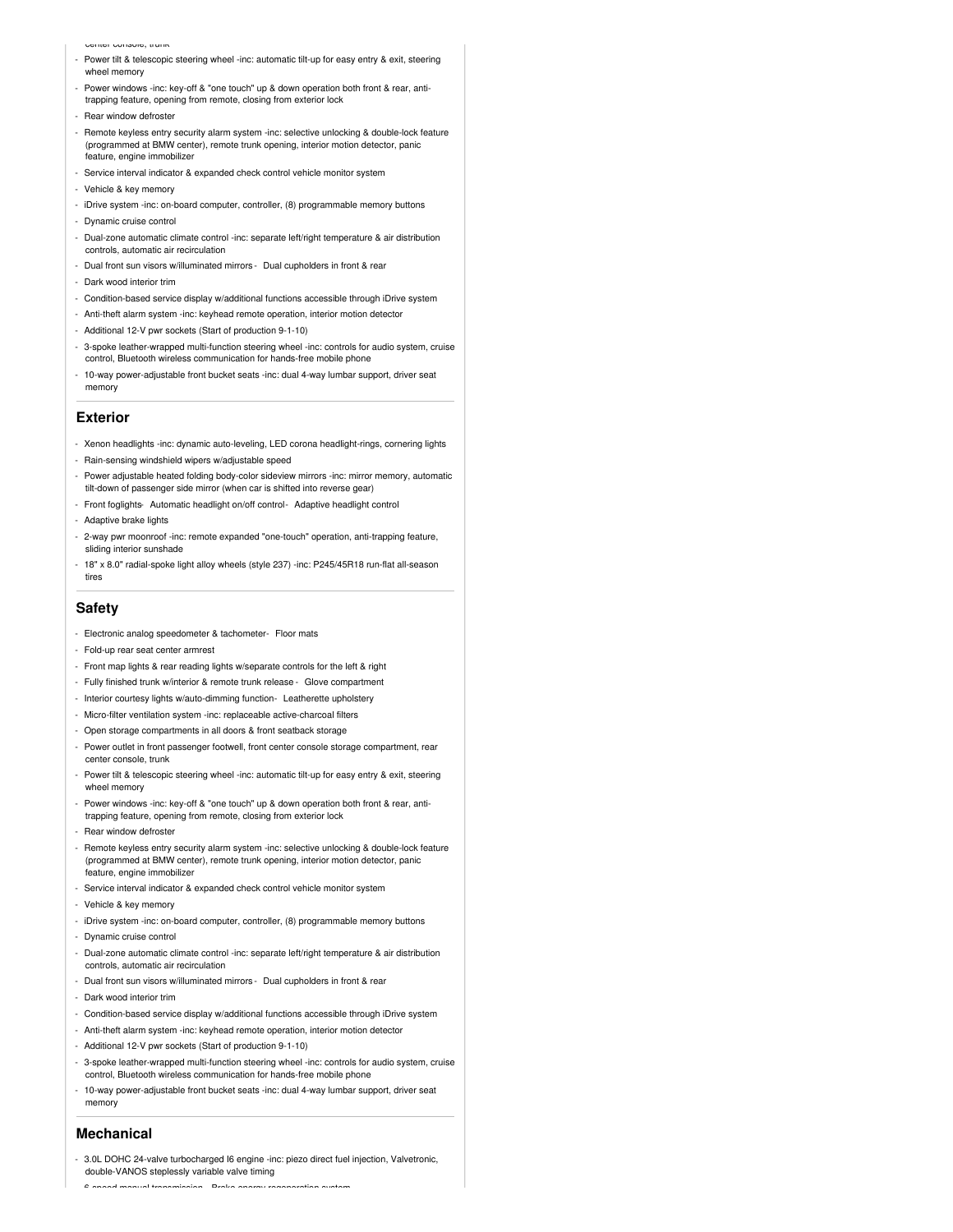- b-speed manual transmission- Brake energy regeneration system
- Direct ignition system w/knock control- Electronic limited-slip differential
- Electronically controlled engine cooling (map cooling)- Engine start/stop button
- Front multi-link double-wishbone aluminum suspension
- Rear multi-link integral-V aluminum suspension- Rear wheel drive
- Twin-tube gas-pressure shock absorbers
- Vehicle-speed-sensitive variable-assist (Servotronic) variable-ratio power steering

| <b>Option Packages</b>                                                                                                                                                                                                                                                                                         |         |
|----------------------------------------------------------------------------------------------------------------------------------------------------------------------------------------------------------------------------------------------------------------------------------------------------------------|---------|
| <b>Factory Installed</b><br><b>Packages</b>                                                                                                                                                                                                                                                                    |         |
| 8-SPEED SPORT AUTOMATIC<br><b>TRANSMISSION</b>                                                                                                                                                                                                                                                                 | \$500   |
| 19" X 8.5" FRONT & 19" X 9.0" REAR<br>DOUBLE-SPOKE LIGHT ALLOY<br>WHEELS (STYLE 351M)<br>-inc: P245/40R19 front &<br>275/35R19 rear run-flat<br>performance tires                                                                                                                                              |         |
| <b>COLD WEATHER PKG</b><br>-inc: heated steering wheel,<br>heated front seats, heated rear<br>seats, retractable headlight<br>washers                                                                                                                                                                          | \$1,050 |
| COMFORT ACCESS KEYLESS ENTRY                                                                                                                                                                                                                                                                                   | \$1,000 |
| <b>CONVENIENCE PKG</b><br>-inc: pwr tailgate, Comfort Access<br>keyless entry, soft-close<br>automatic doors                                                                                                                                                                                                   | \$1,700 |
| PREMIUM PKG 2<br>-inc: rear-view camera, power rear<br>sunshade w/manual rear side<br>sunshades, heated front seats,<br>front & rear park distance<br>control, hard drive-based<br>navigation system, SIRIUS<br>satellite radio w/1-year<br>subscription, premium hi-fi<br>sound system, iPod & USB<br>adapter | \$4,900 |
| <b>REAR SUNSHADES</b><br>\$575                                                                                                                                                                                                                                                                                 |         |
| <b>REAR-VIEW CAMERA</b><br>\$400                                                                                                                                                                                                                                                                               |         |
| <b>SPORT PKG</b><br>-inc: 19" alloy wheels (style 331)<br>w/performance tires, sports<br>leather steering wheel, multi-<br>contour front seats, shadowline<br>exterior trim, increased top<br>speed limiter                                                                                                    | \$2,200 |
| DARK GRAPHITE METALLIC<br>\$550                                                                                                                                                                                                                                                                                |         |
| EVEREST GRAY, DAKOTA LEATHER<br><b>SEAT TRIM</b>                                                                                                                                                                                                                                                               | \$1,450 |
|                                                                                                                                                                                                                                                                                                                |         |